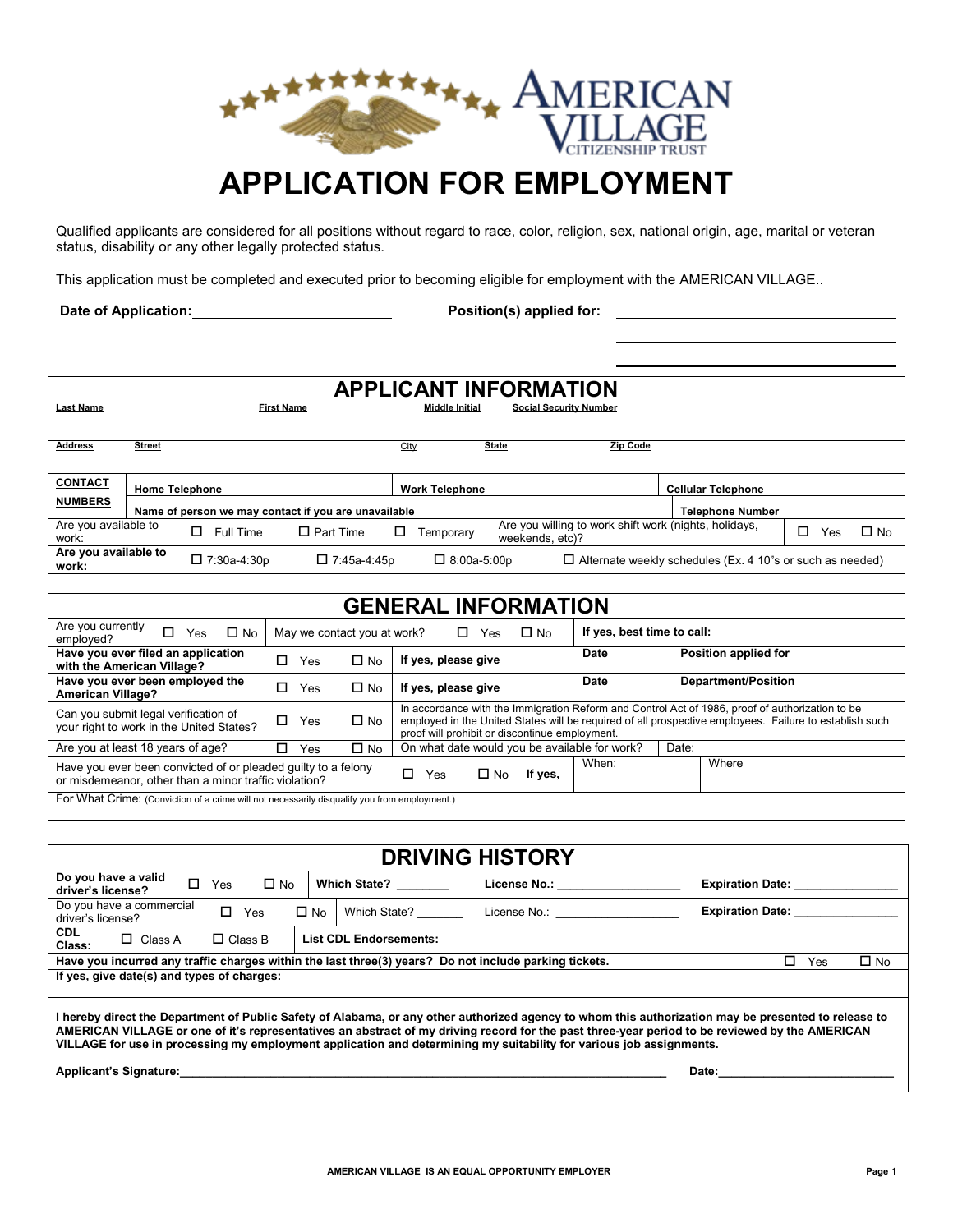| <b>EDUCATION</b>                            |                              |                                                                |                       |                        |  |  |  |  |  |  |  |
|---------------------------------------------|------------------------------|----------------------------------------------------------------|-----------------------|------------------------|--|--|--|--|--|--|--|
| Are you a high school graduate?             | $\square$ No<br>Yes          | If no, do you have a GED or equivalent?<br>$\square$ No<br>Yes |                       |                        |  |  |  |  |  |  |  |
| School Name:                                |                              | Location:                                                      |                       |                        |  |  |  |  |  |  |  |
| <b>College/University Name and Location</b> | <b>Major Course of Study</b> | Completed                                                      | <b>Type of Degree</b> | <b>Degree Received</b> |  |  |  |  |  |  |  |
|                                             |                              |                                                                |                       | $\square$ No<br>Yes    |  |  |  |  |  |  |  |
|                                             |                              |                                                                |                       | $\Box$ No<br>L<br>Yes  |  |  |  |  |  |  |  |
|                                             |                              |                                                                |                       | $\square$ No<br>Yes    |  |  |  |  |  |  |  |

|                                                     |                                       |                        |                       | <b>EMPLOYMENT HISTORY</b>                              |                           |                                                                                                                                                                                                                                                                                                                                                                                                                                            |              |                 |  |
|-----------------------------------------------------|---------------------------------------|------------------------|-----------------------|--------------------------------------------------------|---------------------------|--------------------------------------------------------------------------------------------------------------------------------------------------------------------------------------------------------------------------------------------------------------------------------------------------------------------------------------------------------------------------------------------------------------------------------------------|--------------|-----------------|--|
|                                                     |                                       |                        |                       |                                                        |                           | Describe your work history beginning with your current or most recent job. Include military and/or volunteer experience. Failure to give complete<br>information regarding each job held may result in your disqualification. Complete addresses with zip codes and phone numbers for all employers are<br>necessary. A resume may be attached only as additional information and will not be accepted in lieu of completing this section. |              |                 |  |
|                                                     | May we contact your present employer? |                        |                       | $\square$ Yes                                          | $\square$ No              |                                                                                                                                                                                                                                                                                                                                                                                                                                            |              |                 |  |
| <b>Current/Most Recent Organization/Firm</b>        |                                       |                        |                       | <b>Street Address</b>                                  |                           | City                                                                                                                                                                                                                                                                                                                                                                                                                                       | <b>State</b> | Zip Code        |  |
| From Mo/Yr<br>To Mo/Yr                              |                                       |                        |                       | <b>Telephone</b>                                       |                           | Supervisor's Name and Phone Number                                                                                                                                                                                                                                                                                                                                                                                                         |              |                 |  |
| <b>Official Job Title</b><br><b>Starting Salary</b> |                                       |                        |                       | <b>Ending Salary</b>                                   |                           |                                                                                                                                                                                                                                                                                                                                                                                                                                            |              |                 |  |
| <b>Describe Specific Duties:</b>                    |                                       |                        |                       |                                                        |                           |                                                                                                                                                                                                                                                                                                                                                                                                                                            |              |                 |  |
|                                                     |                                       |                        |                       |                                                        |                           |                                                                                                                                                                                                                                                                                                                                                                                                                                            |              |                 |  |
|                                                     |                                       |                        |                       |                                                        |                           |                                                                                                                                                                                                                                                                                                                                                                                                                                            |              |                 |  |
| Organization/Firm                                   |                                       |                        |                       | <b>Street Address</b>                                  |                           | City                                                                                                                                                                                                                                                                                                                                                                                                                                       | <b>State</b> | Zip Code        |  |
| From Mo/Yr                                          | To Mo/Yr                              |                        | <b>Telephone</b>      |                                                        |                           | Supervisor's Name and Phone Number                                                                                                                                                                                                                                                                                                                                                                                                         |              |                 |  |
| <b>Official Job Title</b>                           |                                       | <b>Starting Salary</b> |                       | <b>Ending Salary</b>                                   |                           |                                                                                                                                                                                                                                                                                                                                                                                                                                            |              |                 |  |
| <b>Describe Specific Duties:</b>                    |                                       |                        |                       |                                                        |                           |                                                                                                                                                                                                                                                                                                                                                                                                                                            |              |                 |  |
|                                                     |                                       |                        |                       |                                                        |                           |                                                                                                                                                                                                                                                                                                                                                                                                                                            |              |                 |  |
|                                                     |                                       |                        |                       |                                                        |                           |                                                                                                                                                                                                                                                                                                                                                                                                                                            |              |                 |  |
| <b>Organization/Firm</b>                            |                                       |                        |                       | <b>Street Address</b>                                  |                           | City                                                                                                                                                                                                                                                                                                                                                                                                                                       | <b>State</b> | <b>Zip Code</b> |  |
| From Mo/Yr                                          | To Mo/Yr                              |                        | <b>Telephone</b>      |                                                        |                           | Supervisor's Name and Phone Number                                                                                                                                                                                                                                                                                                                                                                                                         |              |                 |  |
| <b>Official Job Title</b>                           |                                       | <b>Starting Salary</b> |                       | <b>Ending Salary</b>                                   | <b>Reason for Leaving</b> |                                                                                                                                                                                                                                                                                                                                                                                                                                            |              |                 |  |
| <b>Describe Specific Duties:</b>                    |                                       |                        |                       |                                                        |                           |                                                                                                                                                                                                                                                                                                                                                                                                                                            |              |                 |  |
|                                                     |                                       |                        |                       |                                                        |                           |                                                                                                                                                                                                                                                                                                                                                                                                                                            |              |                 |  |
|                                                     |                                       |                        |                       |                                                        |                           |                                                                                                                                                                                                                                                                                                                                                                                                                                            |              |                 |  |
| <b>Organization/Firm</b>                            |                                       |                        | <b>Street Address</b> |                                                        |                           | City                                                                                                                                                                                                                                                                                                                                                                                                                                       | <b>State</b> | Zip Code        |  |
| From Mo/Yr<br>To Mo/Yr                              |                                       |                        |                       | <b>Telephone</b><br>Supervisor's Name and Phone Number |                           |                                                                                                                                                                                                                                                                                                                                                                                                                                            |              |                 |  |
| <b>Official Job Title</b>                           |                                       | <b>Starting Salary</b> |                       | <b>Ending Salary</b>                                   | <b>Reason for Leaving</b> |                                                                                                                                                                                                                                                                                                                                                                                                                                            |              |                 |  |
| <b>Describe Specific Duties:</b>                    |                                       |                        |                       |                                                        |                           |                                                                                                                                                                                                                                                                                                                                                                                                                                            |              |                 |  |
|                                                     |                                       |                        |                       |                                                        |                           |                                                                                                                                                                                                                                                                                                                                                                                                                                            |              |                 |  |
|                                                     |                                       |                        |                       |                                                        |                           |                                                                                                                                                                                                                                                                                                                                                                                                                                            |              |                 |  |

• **Add additional pertinent information on an additional sheet.**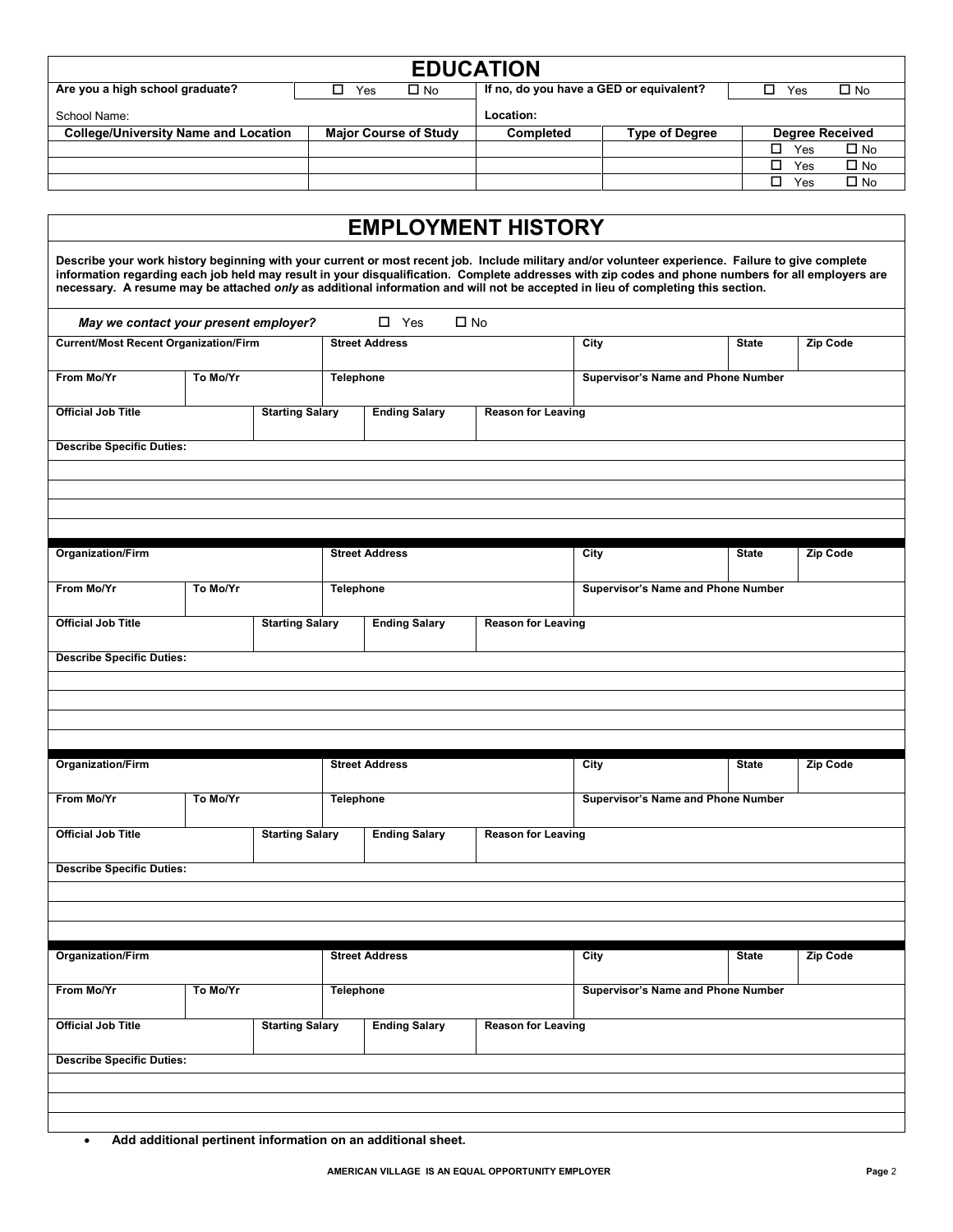## **References**

| Give name, address and telephone number of at least three references who are NOT related to you and are not previous employers. |  |
|---------------------------------------------------------------------------------------------------------------------------------|--|
|                                                                                                                                 |  |
|                                                                                                                                 |  |
|                                                                                                                                 |  |

|                                                                                                                                           |      |                                         | <b>Skills and Training</b>                             |                            |                                       |      |          |      |                                 |                    |                                           |      |  |
|-------------------------------------------------------------------------------------------------------------------------------------------|------|-----------------------------------------|--------------------------------------------------------|----------------------------|---------------------------------------|------|----------|------|---------------------------------|--------------------|-------------------------------------------|------|--|
| <b>Computer Skills:</b>                                                                                                                   |      | <b>Skill</b>                            |                                                        |                            |                                       |      |          | Yrs. | Mos.                            |                    |                                           |      |  |
|                                                                                                                                           |      | Personal Computer                       |                                                        |                            |                                       |      |          |      |                                 |                    |                                           |      |  |
|                                                                                                                                           |      |                                         | GIS (Software Name:                                    |                            |                                       |      |          |      |                                 |                    |                                           |      |  |
| <b>Word Processing</b><br>□ WordPerfect                                                                                                   |      | <b>Spreadsheet</b><br>□ Microsoft Excel |                                                        |                            | <b>Database</b><br>□ Microsoft Access |      |          |      |                                 |                    | <b>Graphics</b><br>□ Microsoft PowerPoint |      |  |
|                                                                                                                                           |      | $\Box$ Lotus 1-2-3                      |                                                        |                            | $\Box$ dBase<br>□ Harvard Graphics    |      |          |      |                                 |                    |                                           |      |  |
| Mos.<br><b>Yrs</b>                                                                                                                        |      | $\Box$ Other                            |                                                        | $\Box$ Other               |                                       |      |          |      |                                 |                    |                                           |      |  |
|                                                                                                                                           |      | <b>Yrs</b>                              | Mos.                                                   |                            | <b>Yrs</b>                            |      |          | Mos. |                                 | Mos.<br><b>Yrs</b> |                                           |      |  |
| <b>General Office/Clerical Skills</b>                                                                                                     |      |                                         | <b>Equipment Operation Skills</b>                      |                            |                                       |      |          |      | <b>Labor/Maintenance Skills</b> |                    |                                           |      |  |
| <b>Type</b>                                                                                                                               | Yrs. | Mos.                                    | <b>Type</b>                                            |                            |                                       | Yrs. |          | Mos. | <b>Type</b>                     |                    | Yrs.                                      | Mos. |  |
| Accounting/Bookkeeping                                                                                                                    |      |                                         | Car/Truck Operation                                    |                            |                                       |      |          |      | General Labor                   |                    |                                           |      |  |
| Payroll                                                                                                                                   |      |                                         | <b>Dump Truck</b>                                      |                            |                                       |      |          |      | <b>Construction Labor</b>       |                    |                                           |      |  |
| Data Entry/Entry Edit                                                                                                                     |      |                                         | <b>Tractor/Trailer Hauling</b><br><b>Skilled Labor</b> |                            |                                       |      |          |      |                                 |                    |                                           |      |  |
| <b>General Office Work</b>                                                                                                                |      |                                         | Backhoe                                                |                            |                                       |      |          |      | <b>Mechanical Labor</b>         |                    |                                           |      |  |
| Various Software:                                                                                                                         |      |                                         | Motor Grader                                           | Mechanic - Heavy Equipment |                                       |      |          |      |                                 |                    |                                           |      |  |
| Word                                                                                                                                      |      |                                         | Scraper (PAN)                                          |                            |                                       |      |          |      | Mechanic - Automobile           |                    |                                           |      |  |
| Excel                                                                                                                                     |      |                                         | Soil Compactor                                         |                            |                                       |      |          |      | <b>HVAC</b>                     |                    |                                           |      |  |
| <b>QuickBooks</b>                                                                                                                         |      |                                         | Front-End Loader                                       |                            |                                       |      | Plumbing |      |                                 |                    |                                           |      |  |
| <b>Others/List Below</b>                                                                                                                  |      |                                         | Dozer                                                  |                            |                                       |      |          |      | Electrical                      |                    |                                           |      |  |
|                                                                                                                                           |      |                                         | Trackhoe                                               |                            |                                       |      |          |      | Concrete                        |                    |                                           |      |  |
|                                                                                                                                           |      |                                         | <b>Bush Hog</b>                                        |                            |                                       |      |          |      | Carpentry                       |                    |                                           |      |  |
| Supervision                                                                                                                               |      |                                         |                                                        |                            |                                       |      |          |      |                                 |                    |                                           |      |  |
| What special skills, qualifications, training or certifications have you gained from former employers or other experiences which you have |      |                                         |                                                        |                            |                                       |      |          |      |                                 |                    |                                           |      |  |
| gained from former employers or other experiences which relate to the type of work for which you are applying? You can also list          |      |                                         |                                                        |                            |                                       |      |          |      |                                 |                    |                                           |      |  |
| additional equipment operated or specify construction experience and/or skills.                                                           |      |                                         |                                                        |                            |                                       |      |          |      |                                 |                    | Yrs.                                      | Mos. |  |
|                                                                                                                                           |      |                                         |                                                        |                            |                                       |      |          |      |                                 |                    |                                           |      |  |
|                                                                                                                                           |      |                                         |                                                        |                            |                                       |      |          |      |                                 |                    |                                           |      |  |
|                                                                                                                                           |      |                                         |                                                        |                            |                                       |      |          |      |                                 |                    |                                           |      |  |
|                                                                                                                                           |      |                                         |                                                        |                            |                                       |      |          |      |                                 |                    |                                           |      |  |
|                                                                                                                                           |      |                                         |                                                        |                            |                                       |      |          |      |                                 |                    |                                           |      |  |
|                                                                                                                                           |      |                                         |                                                        |                            |                                       |      |          |      |                                 |                    |                                           |      |  |
|                                                                                                                                           |      |                                         |                                                        |                            |                                       |      |          |      |                                 |                    |                                           |      |  |